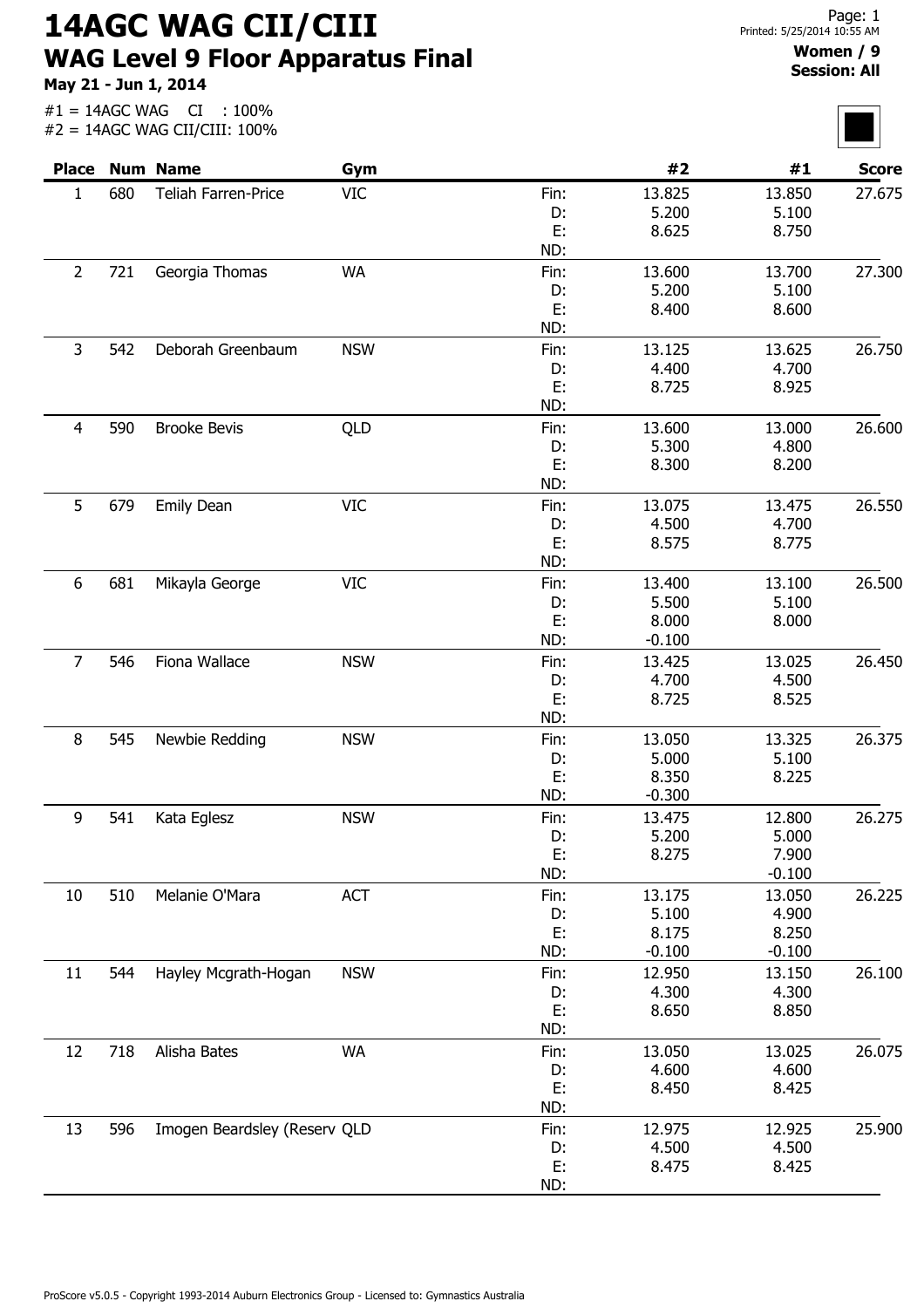14AGC WAG CII/CIII WAG Level 9 Floor Apparatus Final

May 21 - Jun 1, 2014

## Women / 9 Session: All

|         |     | <b>Place Num Name</b>       | Gym        |      | #2       | #1     | <b>Score</b> |
|---------|-----|-----------------------------|------------|------|----------|--------|--------------|
| 14      | 592 | Angela Lingard              | QLD        | Fin: | 12.875   | 12.725 | 25.600       |
|         |     |                             |            | D:   | 3.800    | 3.800  |              |
|         |     |                             |            | E:   | 9.075    | 8.925  |              |
|         |     |                             |            | ND:  |          |        |              |
| 15      | 597 | Chloe Simmons (Reserve) QLD |            | Fin: | 12.975   | 12.600 | 25.575       |
|         |     |                             |            | D:   | 4.100    | 4.100  |              |
|         |     |                             |            | E:   | 8.875    | 8.500  |              |
|         |     |                             |            | ND:  |          |        |              |
| 16T     | 591 | Leah Everist                | QLD        | Fin: | 12.975   | 12.575 | 25.550       |
|         |     |                             |            | D:   | 4.600    | 4.400  |              |
|         |     |                             |            | E:   | 8.375    | 8.175  |              |
|         |     |                             |            | ND:  |          |        |              |
| 16T     | 720 | Kimberly Morrissey          | <b>WA</b>  | Fin: | 12.475   | 13.075 | 25.550       |
|         |     |                             |            | D:   | 4.500    | 4.700  |              |
|         |     |                             |            | E:   | 7.975    | 8.375  |              |
|         |     |                             |            | ND:  |          |        |              |
| 18T     | 594 | Melissa Watkin              | QLD        | Fin: | 12.750   | 12.650 | 25.400       |
|         |     |                             |            | D:   | 3.600    | 3.600  |              |
|         |     |                             |            | E:   | 9.150    | 9.050  |              |
|         |     |                             |            | ND:  |          |        |              |
| 18T     | 683 | Alice Neill                 | <b>VIC</b> | Fin: | 12.825   | 12.575 | 25.400       |
|         |     |                             |            | D:   | 4.000    | 4.000  |              |
|         |     |                             |            | E:   | 8.825    | 8.575  |              |
|         |     |                             |            | ND:  |          |        |              |
| 20      | 684 | Logan Sharrock              | <b>VIC</b> | Fin: | 12.750   | 12.475 | 25.225       |
|         |     |                             |            | D:   | 4.100    | 4.100  |              |
|         |     |                             |            | E:   | 8.650    | 8.375  |              |
|         |     |                             |            | ND:  |          |        |              |
| 21      | 551 | Jessica Wye (Reserve)       | <b>NSW</b> | Fin: | 12.425   | 12.725 | 25.150       |
|         |     |                             |            | D:   | 4.100    | 4.100  |              |
|         |     |                             |            | E:   | 8.325    | 8.625  |              |
|         |     |                             |            | ND:  |          |        |              |
| 22      | 593 | Karla Scott                 | QLD        | Fin: | 12.550   | 12.375 | 24.925       |
|         |     |                             |            | D:   | 4.100    | 4.000  |              |
|         |     |                             |            | E:   | 8.550    | 8.375  |              |
|         |     |                             |            | ND:  | $-0.100$ |        |              |
| 23      | 719 | Molly Mahoney               | <b>WA</b>  | Fin: | 12.150   | 12.500 | 24.650       |
|         |     |                             |            | D:   | 4.200    | 4.200  |              |
|         |     |                             |            | E:   | 7.950    | 8.300  |              |
|         |     |                             |            | ND:  |          |        |              |
| 24T 682 |     | <b>Stacey James</b>         | <b>VIC</b> | Fin: | 12.050   | 12.300 | 24.350       |
|         |     |                             |            | D:   | 4.200    | 4.200  |              |
|         |     |                             |            | E:   | 7.850    | 8.100  |              |
|         |     |                             |            | ND:  |          |        |              |
| 24T     | 589 | Sarah Best                  | QLD        | Fin: | 12.200   | 12.150 | 24.350       |
|         |     |                             |            | D:   | 4.100    | 3.900  |              |
|         |     |                             |            | E:   | 8.200    | 8.250  |              |
|         |     |                             |            | ND:  | $-0.100$ |        |              |
| 26      | 543 | Ashley Kind                 | <b>NSW</b> | Fin: | 12.250   | 12.050 | 24.300       |
|         |     |                             |            | D:   | 4.100    | 4.100  |              |
|         |     |                             |            | E:   | 8.150    | 7.950  |              |
|         |     |                             |            | ND:  |          |        |              |